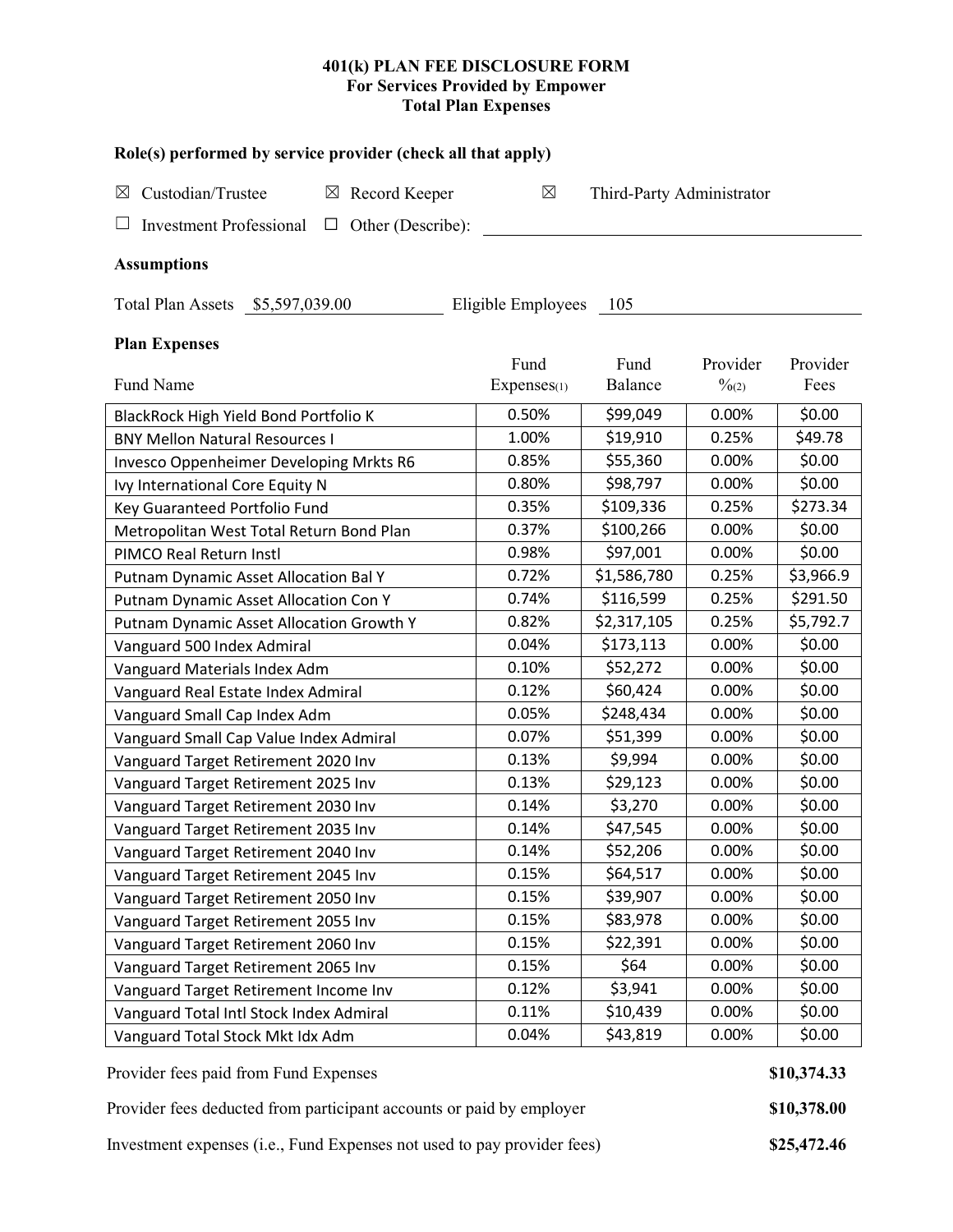# Total ("all-in") plan expenses **\$46,224.79**

(1)Fund Expenses include the fund's expense ratio plus any "wrap" fee charged by the provider. The expense ratio is determined through an annual calculation, where a fund's operating expenses are divided by the average dollar value of its assets under management. Fund Expenses lower investor returns.

(2)Provider % includes revenue sharing paid to the provider by the investment fund or wrap fees added by the provider. These expenses lower investor returns.